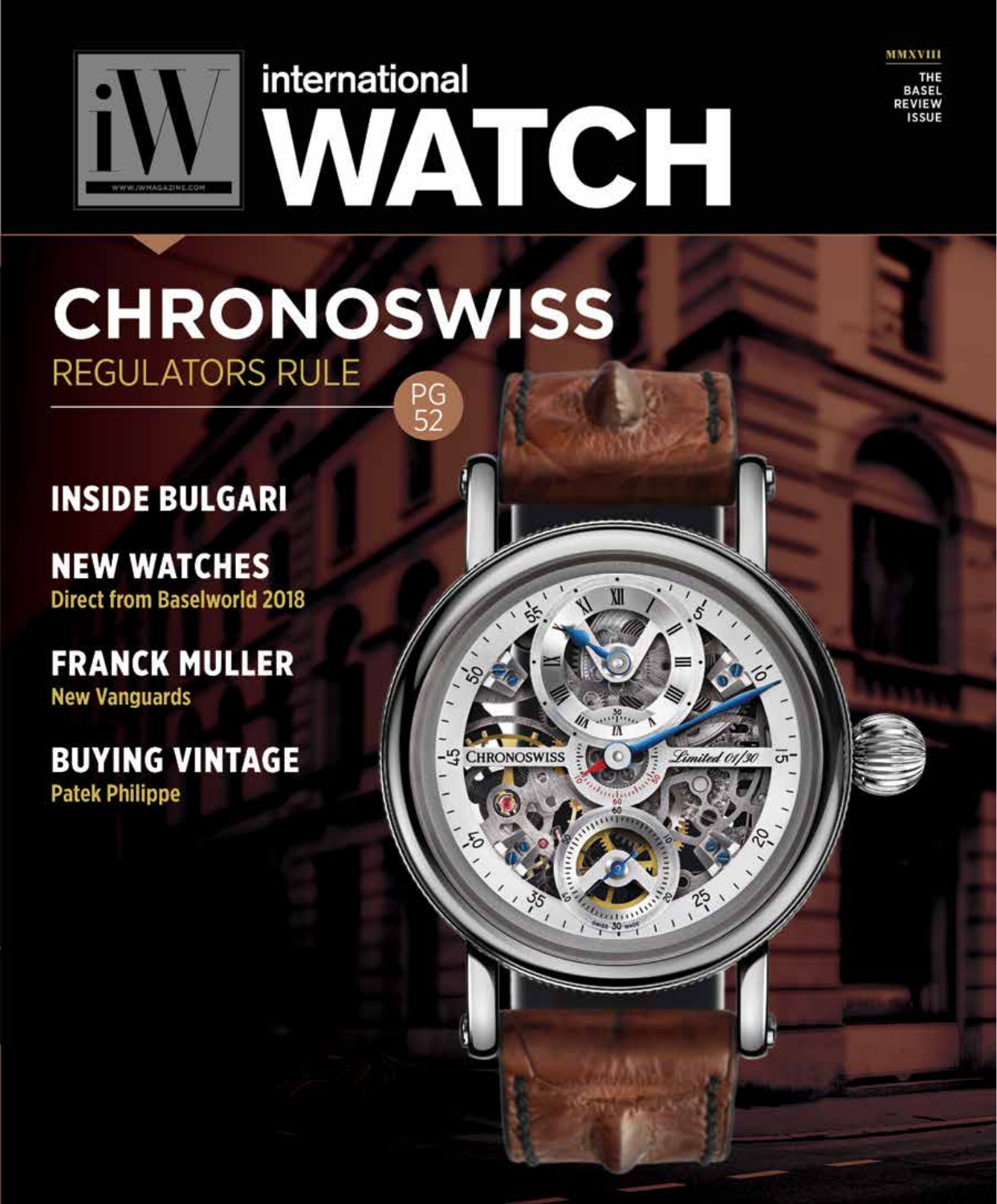





### **REGULATORS RULE**

As it celebrates its 35th anniversary, Chronoswiss introduces five new regulators in an ode to its historic technical specialty.

### **FEATURE STORIES**

#### **44** | **ULTRA-THIN WIN**

With its 3.95mm-thick Octo Finissimo Tourbillon Automatic claiming yet another new watch industry record, Bulgari is on a horological roll.

#### **50** | **BUYING VINTAGE**

Patek Philippe, new and historic.

#### **60** | **VISITING JAEGER-LECOULTRE**

Tag along on a collector's dream trip to Le Sentier.

#### **66** | **VANGUARD LEADS THE WAY**

The latest from Franck Muller's Watchland

#### **73** | **DIRECT FROM BASELWORLD 2018**

Our look at the most impressive watches we saw during this annual show. We've divided our findings into five general watch categories: Sport, Dress, Complications, Exotics and Gem-Set.

#### **102** | **INSIDE COUTURE**

A glimpse at the watch brands showing their wares during the Couture show in Las Vegas.

#### **110** | **VISITING THE MINASE FACTORY**

This small Japanese watchmaker feels watches should be made to last a lifetime.

#### **114** | **FERRARI ON ICE**

Ferrari builds a performance automobile that has impressive specs and can 'walk the walk' in the most demanding of circumstances. We know a few watches that can make the same claim.

#### **118** | **INSIDE THE AKRIVIA ATELIER**

Founder Rexhep Rexhepi discusses watchmaking and his new Chronometre Contemporain.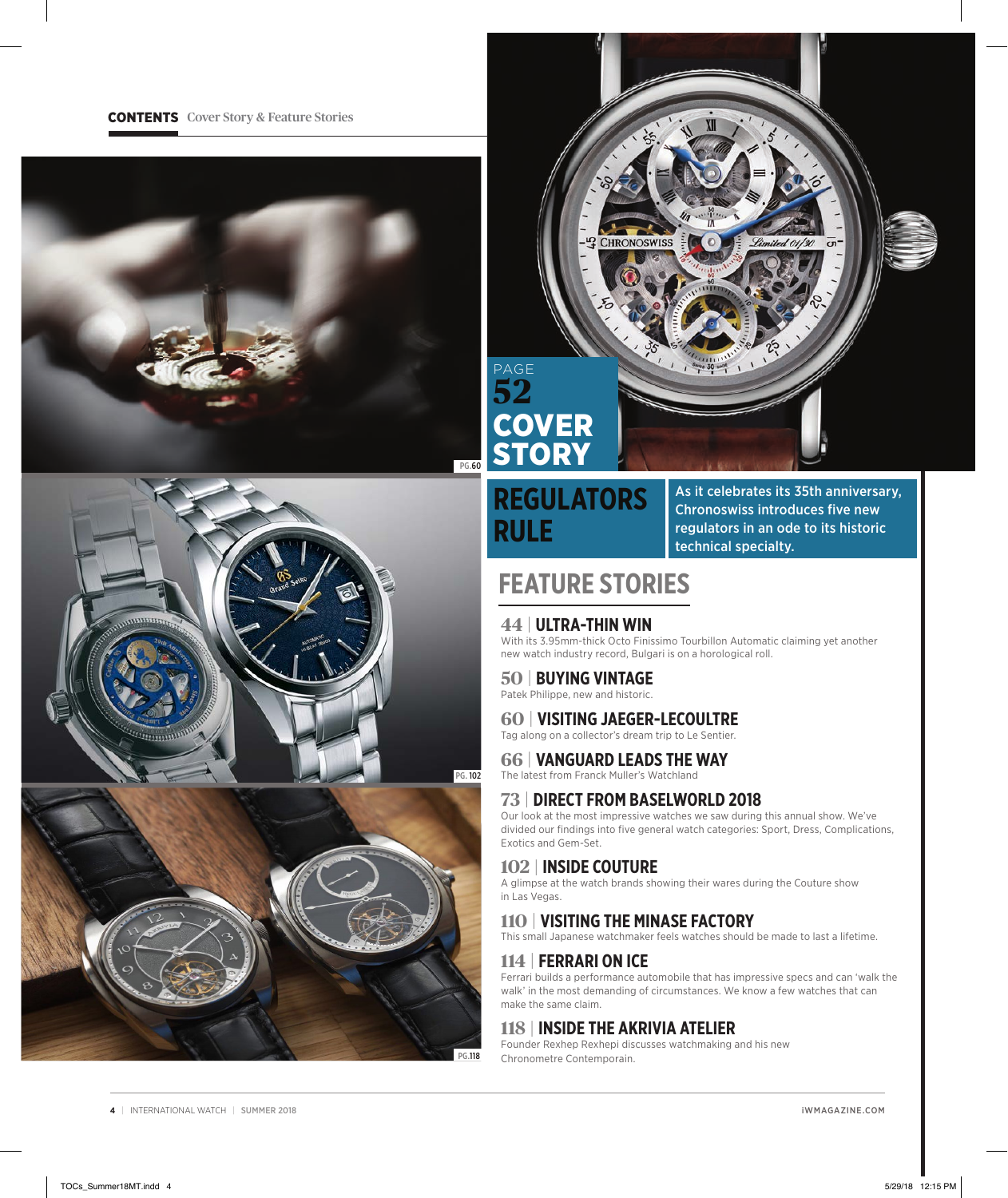# Collecting, from **CONTEMPORARY** TO VINTAGE

**There's a vast difference between going to a boutique to buy a new watch and buying a vintage watch from the secondary market.** 

BY LAURENT MARTINEZ